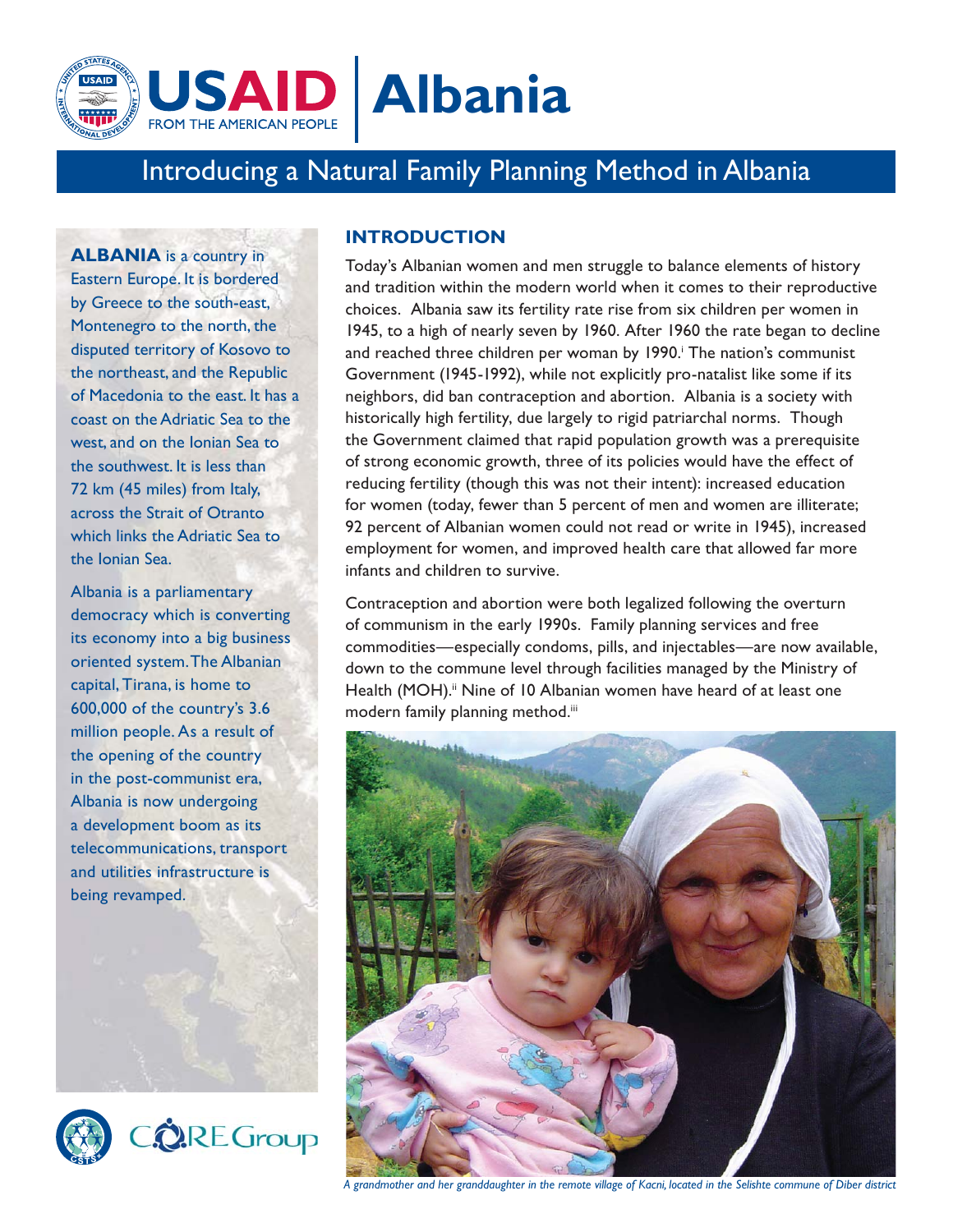The national contraceptive prevalence rate for modern methods is just 8 percent among married women and 3 percent among married men. The majority of married couples who use any method rely on withdrawal—67 and 74 percent of women and men, respectively. Married people also rely on periodic abstinence, citing a fear of side effects, partner preference, and insufficient knowledge as their reasons for not using modern contraception. Seventy-three percent of women who use traditional methods believe that withdrawal is more effective at preventing pregnancy than modern contraceptives. Abortion is resorted to frequently when traditional birth control fails.

Albanians still live in a patriarchal social and family structure that heavily influences determinants of fertility such as marriage and contraception. Virtually all Albanians still marry and have children, and do so at young ages. There is hope that today's teens and twentysomethings will be able to mediate the tensions between historic and modern values, changing contraceptive use patterns from traditional to modern.

## **THE ALBANIAN CHILD SURVIVAL PROGRAM AND ITS FAMILY PLANNING COMPONENT**

The American Red Cross (ARC) and the Albanian Red Cross partnered to implement the Albanian Child Survival Program (ACSP)<sup>iv</sup> in three districts of mostly rural Diber Prefecture in eastern Albania. The ACSP was a 5-year project that ended in September 2008. The project was intended to improve the health of women of reproductive age and children 0 to 59 months old. Family planning was also an essential element of the program.

ACSP baseline research<sup>y</sup> found that the Contraceptive Prevalence Rate in Diber was just 9 percent in 2003 and unmet need for modern family planning methods was 94 percent. About 51 percent of respondents were trying to meet family planning needs with withdrawal, periodic abstinence, and a heavy reliance on abortion (over 300 per 1,000 live births) when other methods failed.

There were many reasons for this scenario. Although 69 percent of the population in Diber lived within 5 kilometers of a facility that offered family planning services, physical access to these services was hampered by poor roads, bad weather, and lack of public transportation. Access wasn't the only problem. Women who discussed family planning with a health worker were no more likely to use a modern method than those who had not. Less than half of current users felt that modern

methods were safe, easy to use, and effective.

The ACSP mobilized communities to take ownership of their own health, while increasing access to and quality of key services in villages and in the health system. The project organized a network of village nurse-midwives and Red Cross volunteers to promote knowledge and behavior change. The ACSP offered limited services within villages, thereby bringing commune-level services even closer to the people.

The ACSP worked to increase contraception use in particular. Their network facilitated women's family planning support groups, offered household-level counseling, and referred women for MOH-approved contraceptives either at the nearest commune-level health center or in their own village if it contained a pilot delivery point. The project promoted all MOH-approved methods: oral contraceptives, condoms, injectables, the IUD, and natural contraception, including the lactational amenorrhea method.

Included in the category of natural contraception—and the topic of the present case study—was the Standard Days Method (SDM). The ACSP introduced this method to Albania in 2006.

## **PROJECT APPROACHES:** *INTRODUCING STANDARD DAYS METHOD*

SDM is a fertility awareness method that offers couples an accessible, inexpensive, and effective family planning option. Researchers at the Institute of Reproductive Health at Georgetown University School of Medicine developed the method.vi SDM is more than 95 percent effective with correct use, and more than 88 percent effective with typical use among women who reported regular cycles of 26 to 32 days. SDM is especially attractive to couples who fear the side effects of other modern methods and/or in cultures where barrier and hormonal methods are viewed negatively and have common reproductive health goals. As such, SDM appeared ideally suited to the Albanian context.

Before 2006 SDM had been introduced in more than 20 countries around the world, though only two were in Eastern Europe or the former Soviet Union: Azerbaijan and Romania. Albania joined the list through ACSP's efforts. The Albanian context was unlike those in Latin America and Africa, given its highly literate population, heavy reliance on abortion and withdrawal, and comparatively low fertility rate.

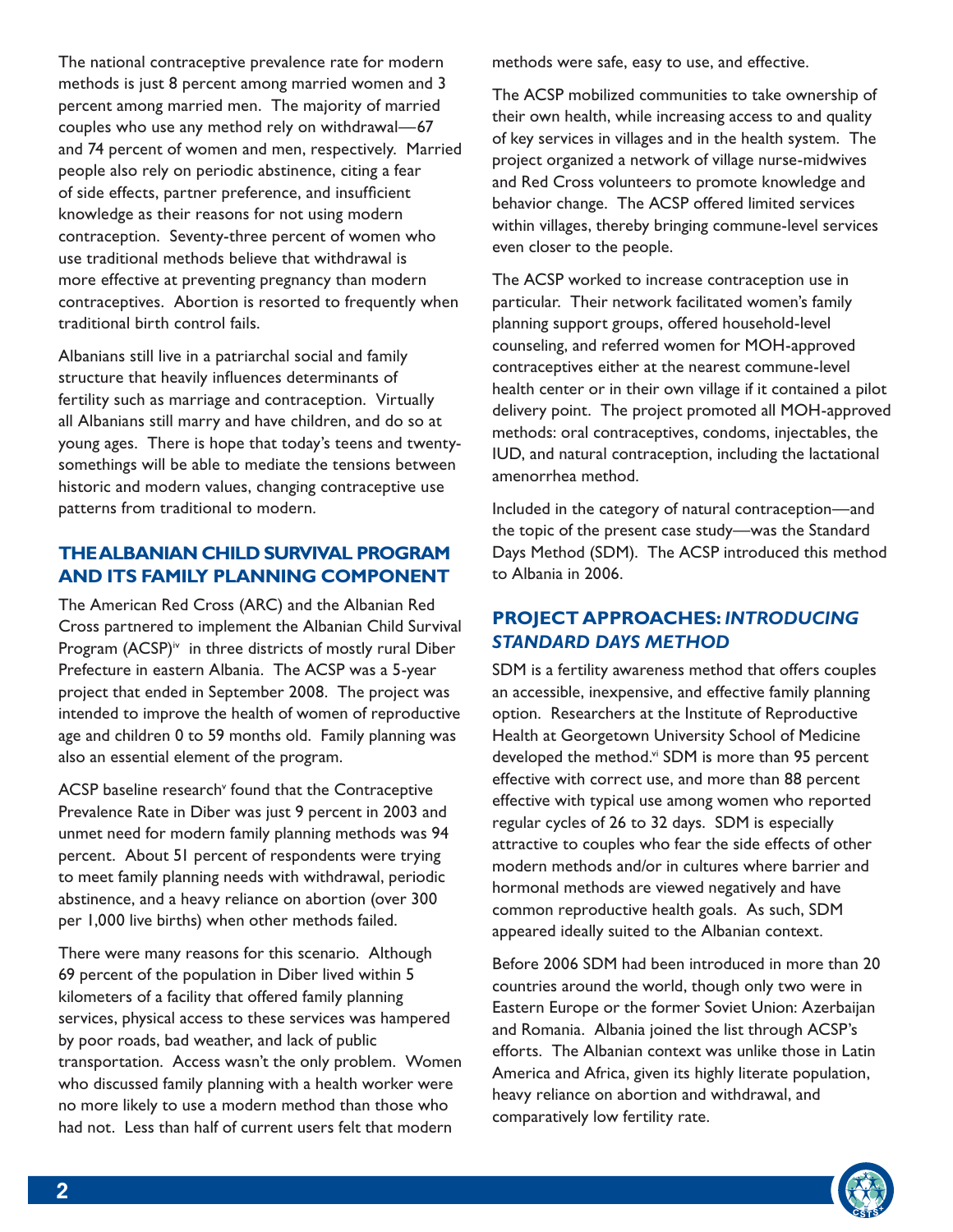With technical assistance from Georgetown University, ARC and the Albanian Red Cross introduced SDM in selected villages in Diber prefecture. They simultaneously studied the process and its outcomes.

#### *Study Questions*

ACSP introduced SDM over the course of 2006 in three districts of Diber Prefecture—Diber, Mat, and Bulquize. The project used this opportunity to answer the overall operational question: *is SDM acceptable to users, and is it feasible to introduce and sustain this method in the Albanian context?* ACSP also collected data to respond to other questions, including the demographic profile of acceptors, their ability to use the method correctly, and their choice of alternate methods during fertile periods.

### *Training Family Planning Providers*

ACSP and MOH staff trained 89 providers (family doctors, maternity health staff, counselors, and village nurse-midwives) from the 25 health centers in three districts on the use of SDM. This method was incorporated into the method mix and offered alongside other MOH-approved methods during health education and counseling sessions.

While SDM was offered throughout the three districts, data for ACSP's study was collected from a limited number of sites. In consultation with local public health directorates and health providers, the ACSP developed the following criteria for data collection sites: health centers with a consistent supply of modern methods, with confidential space for counseling, and with trained health providers who took a special interest in family planning. Seventeen service delivery points were selected for data collection: seven in Diber, six in Mat, and four in Bulquize. Again, all trained health providers in Diber Prefecture offered SDM, but data for this case study were collected only from these 17 sites.

#### *Documentation*

ACSP developed data collection instruments to track all new acceptors of modern methods including SDM. Selected family planning providers received one additional day of training on how to document their counseling experiences for the purposes of this study. The data collection instruments included the following:

**1. Intake form:** Village nurse-midwives administered this form. It recorded demographic information from all clients who had an initial family planning counseling session. It also included information on the client's contraceptive preferences and decisions.



Family planning focus group discussion with men from the small village of *Muzhake, located in the Komsi commune within the Mat district.*

## **CycleBeads® and SDM**

CycleBeads are a color-coded string of beads that offer tactile and visual cues to the SDM user. They are intended to make the method easier and more effective than simply marking a calendar. The beads come with a flexible rubber ring. On the first day of her period, the user moves the ring to the red bead. She then moves one bead every morning until the start of her next period. She (and her partner) can clearly see:

- *White beads* mark the days that the user is likely to get pregnant and should avoid unprotected intercourse.
- *Brown beads* mark the days that she is not likely to get pregnant.
- A *dark brown bead* helps determine whether the cycle is fewer than 28 days.



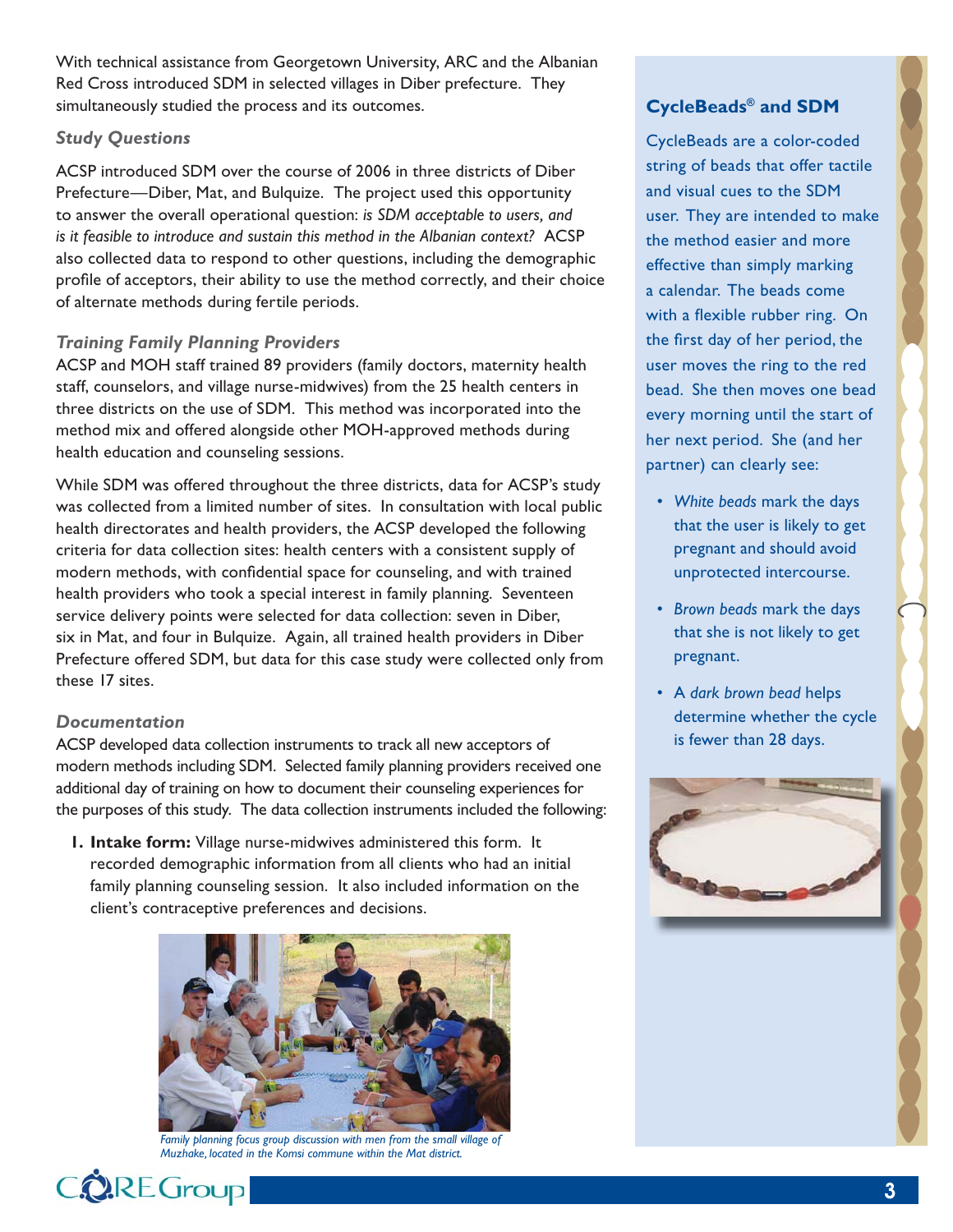- 2. Follow-up monitoring sheets: Providers used these sheets during follow-up visits at 6 weeks and 3 months post-acceptance. They recorded whether the client was still using her selected method, and gathered information regarding correct use and satisfaction.
- 3. **Exit or discontinuation form:** ACSP interviewed clients at the end of the study period. The interviews determined client's opinions, experiences, and intent vis-à-vis SDM or other family planning methods. The ACSP also interviewed women who discontinued use during the study.

ACSP staff felt it extremely important to supervise family planning providers closely to ensure that clients received quality counseling and that documentation tools were used as intended. A supervisory team of ACSP managers and MOH counterparts conducted at least three supervisory visits to each service delivery point during the first 9 months of the year-long study. The team used a provider performance-improvement tool for assessing counseling skills. They also asked a series of directed questions to assess the providers' knowledge of and commitment to offer SDM. The team used an observation tool to check availability of educational and counseling materials (cue cards, calendars, and CycleBeads®). They also checked for correctly completed admissions forms.

### *Key Findings*

Participating health centers completed 355 intake forms in 2006. Data were retained on only the 254 clients who met the agreed criteria of being either new to using modern methods or wanting to switch methods. Almost half (43 percent, or 112 of 254) of clients had ever used a family planning method. The remaining 46 percent (118 women) had used withdrawal as a method.

Of these 254 clients, 98 (or 44 percent) chose oral contraceptives, and 76 (or 30 percent) chose SDM at intake. Other methods included condoms, spermicidal tablets, IUDs, and injections.

In Mat district, 61 percent of all study participants chose SDM. This measure was 27 percent in Diber, and a mere 5 percent chose the method in Bulquize district.



*A district health coordinator introducing the SDM method to a health center family planning provider.*

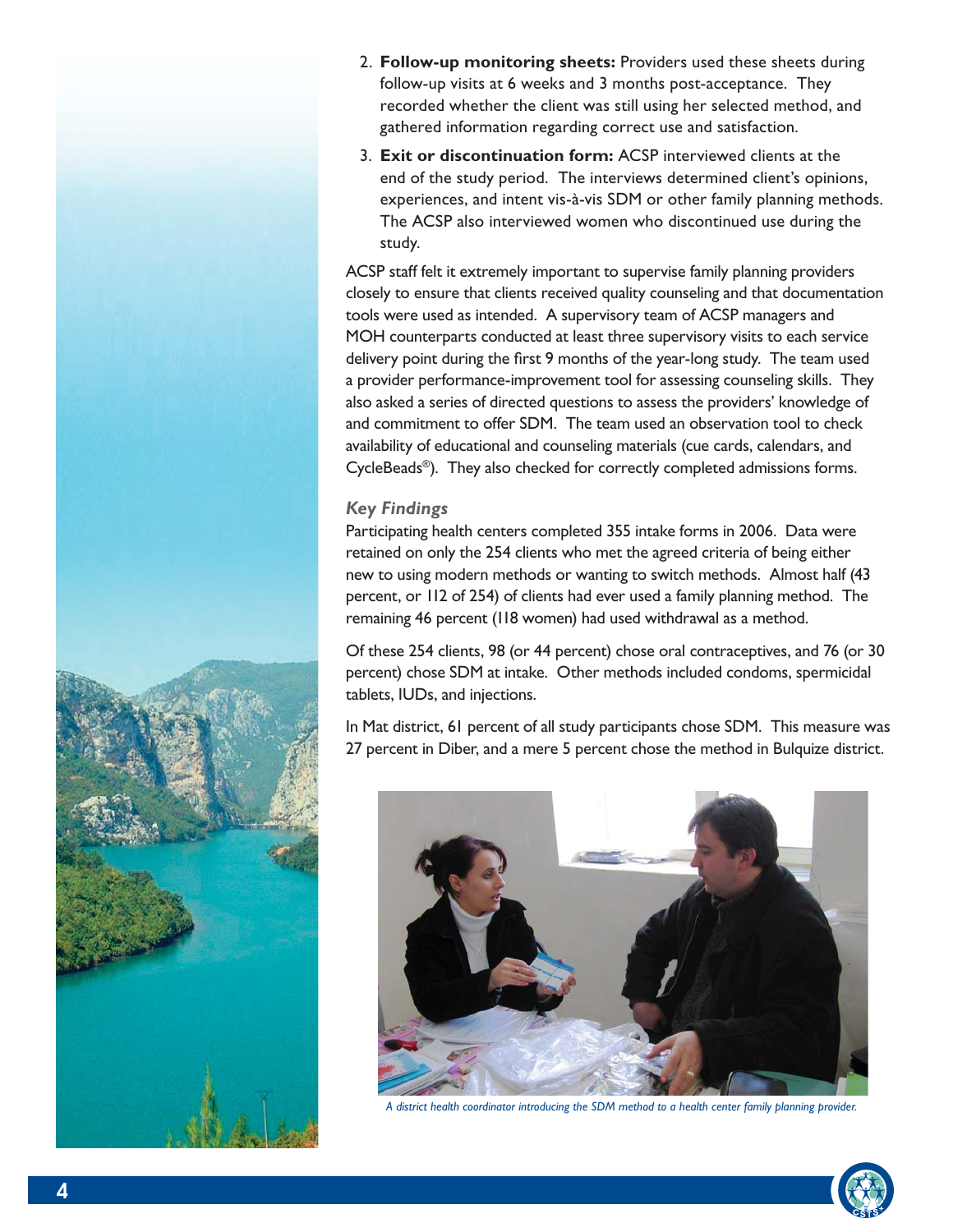The graph on the following page shows the marked difference in choices across the three districts.

Seventeen of the original 76 SDM users had stopped using the method by the first follow-up visit, approximately 6 weeks post-acceptance of the method. About 3 months later at the second visit, 8 of the 59 remaining clients had dropped out. Of the 76 original users in the beginning of the year, 69 exit forms were completed 9 months later. The flow is shown below.



The study found some demographic differences between users of SDM and other methods. Age differences were not statistically significant, but SDM users had significantly higher levels of education (49 percent had a high school degree, compared with 35 percent of other users). Most SDM users lived in rural areas. This might reflect the overall accessibility of family planning services. Whether used in conjunction with CycleBeads® or a calendar, SDM does not require that the user regularly seek refills.



Most SDM users (64 women, or 84 percent) chose the method because they felt it had no adverse health impacts. Similarly, most (53, or 70 percent) felt it had no side effects and was cost effective. Although partner preference was cited by 44 percent of clients, almost all the counseling sessions involved only women. Alarmingly, seven clients mentioned that they chose SDM because it does not require the use of condoms. This finding underscores the importance of regular training, supervision, and follow-up of family planning providers to ensure that correct information is given to clients so they can make an informed choice. In this instance, underscoring the need to abstain or use another method such as condoms during fertile days is important.

Thirty SDM users decided to interrupt the method during the study period. Twelve users wanted to return to fertility, one was found ineligible to use SDM, and seven decided to discontinue the use of family planning services. Ten of these users chose to switch to another method (of these, six chose condoms).

Nine months after beginning this study, ACSP documented 69 exit interviews to determine client practices and intentions. Ninety-one percent reported that they had discussed SDM with, and recommended it to, other women. A slight majority—39 women or 56.5 percent—stated their intent to continue using SDM, and had completed at least seven cycles of the method. The remaining clients gave a variety of reasons for discontinuing the method. The table below shows users' intentions as expressed during exit interviews.

| <b>Statements</b>                                          | <b>Number</b> | <b>Percent</b>  |
|------------------------------------------------------------|---------------|-----------------|
| User completed $\geq 7$ cycles; intends to<br>continue SDM | 39            | 56.5            |
| User had two or more cycles out of<br>$range*$             | $\epsilon$    | 8.7             |
| User is pregnant                                           | 5             | 7.2             |
| User wants return to fertility                             | 7             | 0.1             |
| User wants to switch to another FP<br>method               | ı             | $\mathsf{L}$    |
| User does not have frequent sexual<br>relations            |               | $\mathsf{I}$ .4 |
| Partner opposes use of SDM                                 | 3             | 4.3             |
| User does not trust SDM (fear of<br>pregnancy)             | 3             | 4.3             |
| Other                                                      | 4             | 5.8             |
| Total                                                      | 69            | 100.0           |

**\*SDM is not recommended for women with cycles shorter than 26 or longer than 32 days.**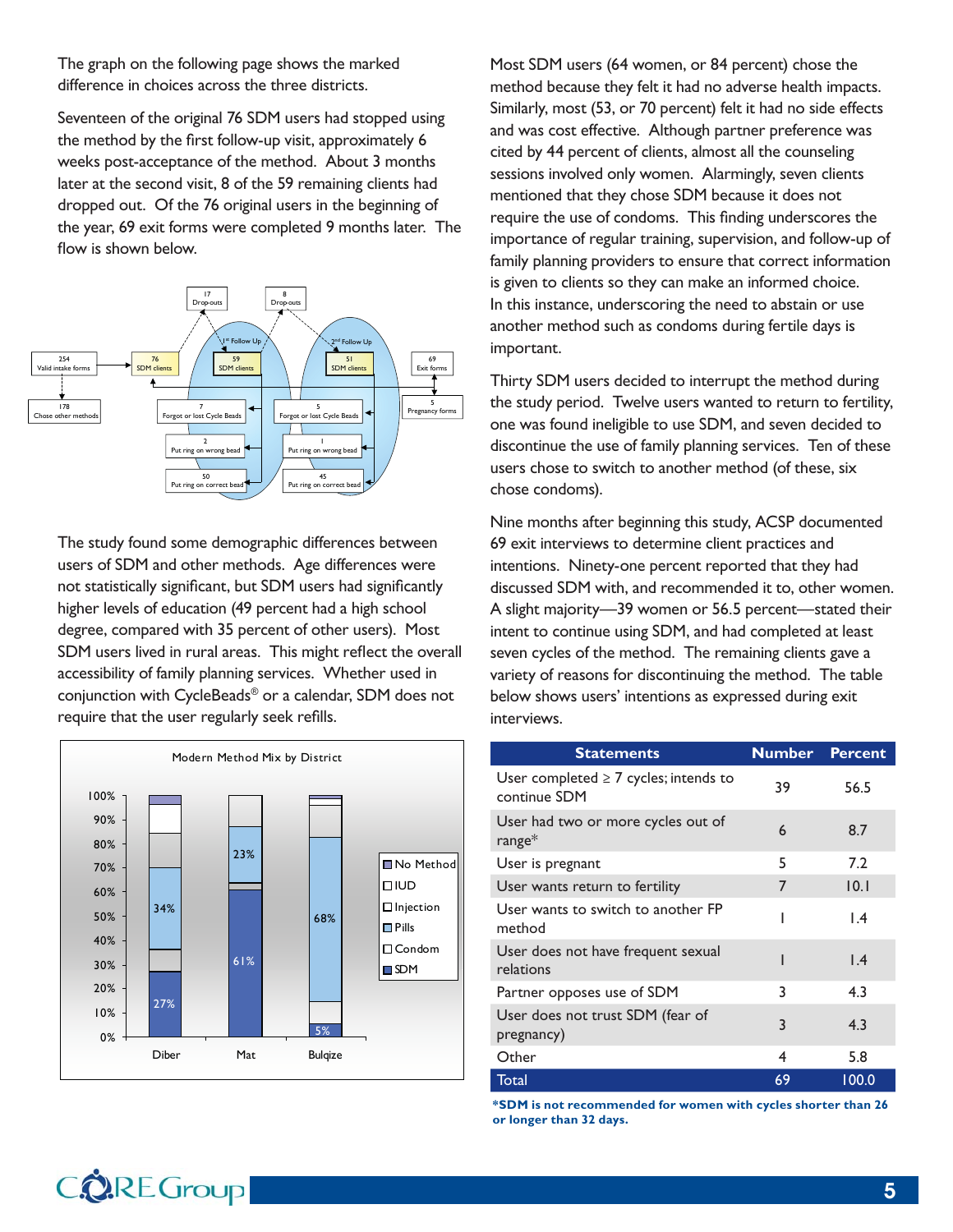Four of the five SDM users who became pregnant during the study period had chosen to return to fertility. One woman stated that she did not use a backup method during her fertile period.

SDM users were asked to demonstrate the use of CycleBeads® at the first and second follow-up visits (i.e., at about 6 weeks and 3 months). Clients demonstrated a high degree of knowledge about the use and purpose of CycleBeads<sup>®</sup>, and a growing confidence over time. Although not statistically significant, these improvements were seen across all questions.



# **CONCLUSIONS**

In Albania, ACSP found that SDM was the second-most popular method (after the pill) among 254 women who chose a modern method to fulfill their stated interest in both spacing births and limiting their family size. Some women actually used the method to return to fertility. Most women who chose to discontinue SDM and switched to another modern method chose to use condoms. More educated and slightly older women chose SDM in the study. Additional promotion may help introduce the method to other clients.

The study results show that women who chose SDM overwhelmingly did so because they felt that it had no adverse effect on their health. ACSP found that SDM was easily understood by both provider and client. Family planning clients found the method to be safe and easy to use, and only one case of method failure was recorded.



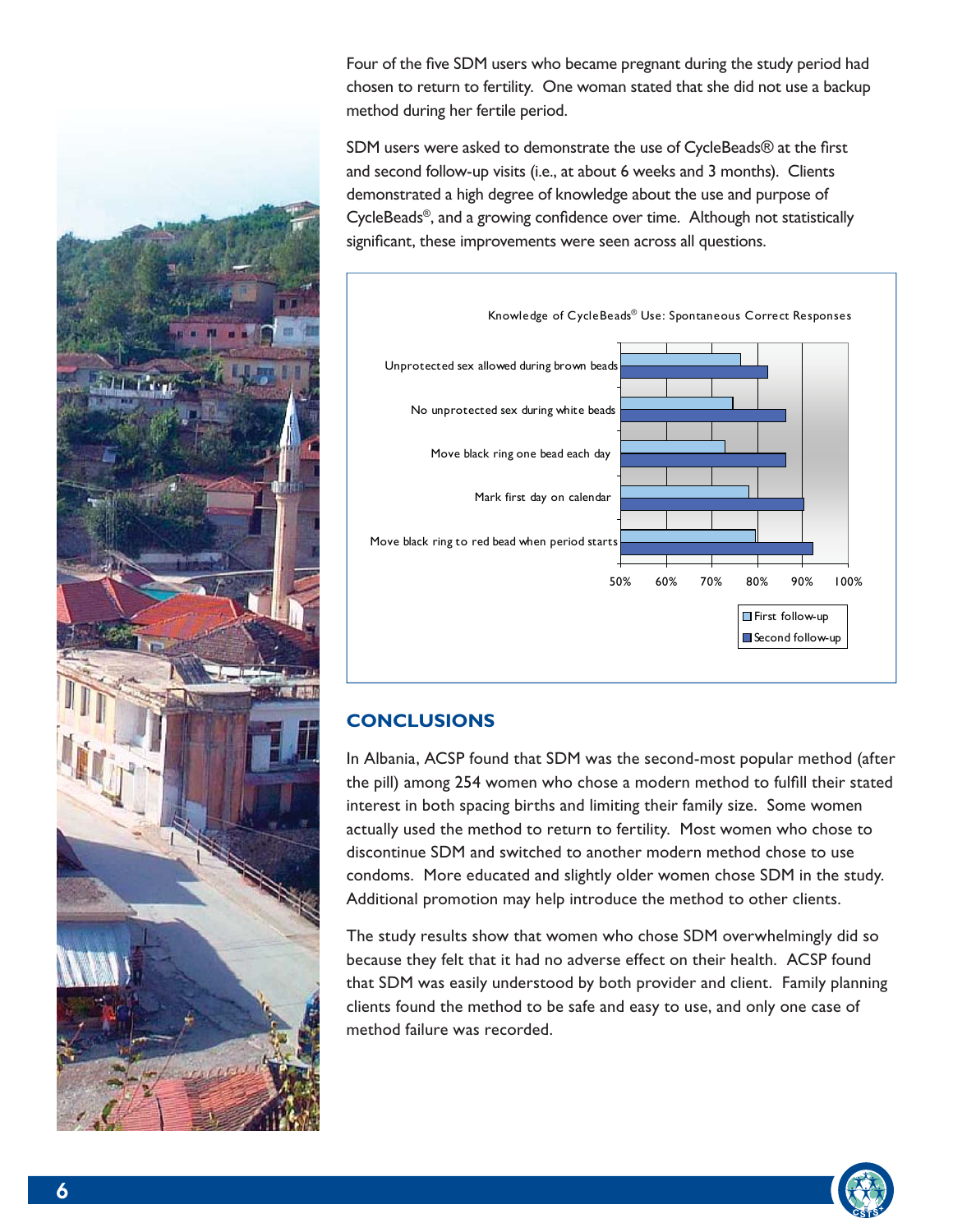

The Albanian MOH has since incorporated SDM training for health providers into its family planning curriculum. Supervision is crucial to ensure quality of counseling sessions and follow-up. This will require additional resources and management commitment by district health center directors. Even though individual counseling sessions for SDM users require somewhat more time than for user of other methods, it is notable that SDM discontinuation was not a direct result of client dissatisfaction or fear of side effects. It is also recommended that couples receive more than one counseling session and providers counsel clients while demonstrating how to use the method with Cyclebeads®.

The future of CycleBeads® in Albania remains uncertain even though MOH has officially included SDM in its method mix. (Those used for this study were donated by Georgetown University's Institute for Reproductive Health.)



**Health Fair in Peshkopi, organized by American Red Cross and Albania Child Survival Program.**